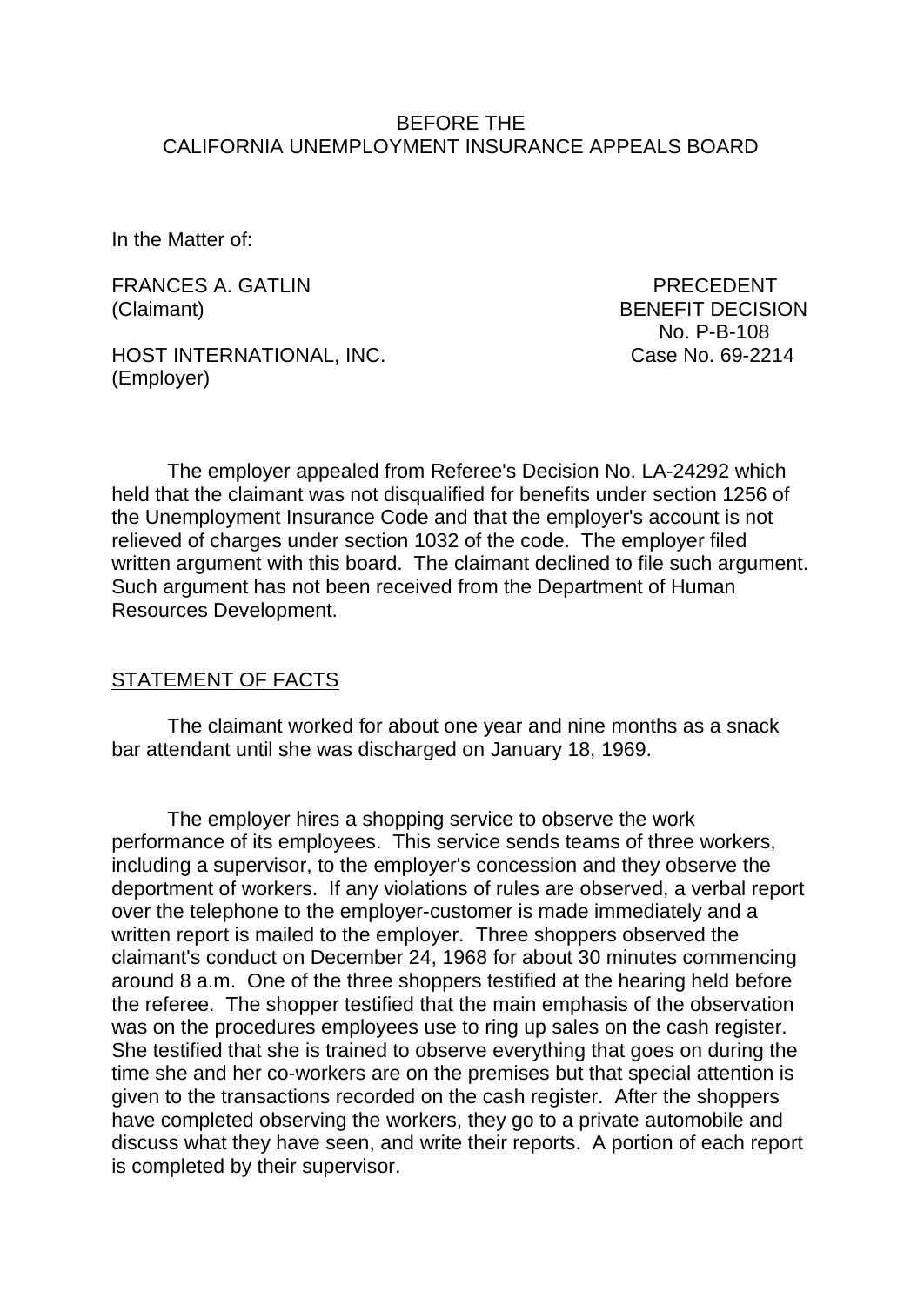The shopper testified that she went to the employer's snack bar on December 24, 1968 at 8 a.m. She was served by the claimant, and remained in the snack bar for about 30 minutes. She observed six or seven sales, including her own, during that time. She testified, and her written report indicates, that the claimant took the money tendered by the shopper and placed it in the cash register when the cash register drawer was open, but the claimant did not record the sale by punching keys on the cash register. Her testimony and report also indicated that money was received from another customer by the claimant, and deposited in the cash register, while the cash register drawer was open and the sale was not recorded by punching keys on the cash register. She testified but her report did not reflect that she had observed the claimant receive money from another customer and that she rang "no sale" on the cash register and returned change to the customer after placing the money in the cash register drawer. The supervisor's written report and the report of the other shopper indicated that this "no sale" transaction had occurred. A cash register tape showing the transactions observed by the shopper that testified at the hearing bears out the report that she made of her observations of the claimant's conduct during the 30-minute period.

The manager under whom the claimant worked no longer works for the employer. The claimant testified that the manager told her on January 18, 1969 that he had to discharge her because of a report to the effect that she did not ring sales properly on December 24, 1968. She also testified that he said that he did not believe the report, but had to follow instructions. She denied that she had intentionally made any sale improperly for the purpose of pocketing the money. She admitted, however, that she made deposits at times when the cash register drawer was open, and that this was against the employer's rules as stated in an employer's handbook. The claimant had read this handbook and she was aware of the employer's rules regarding cash register procedure. The employer's rules were to the effect that the cash register was to be operated on a closed basis; that the customer was to be served and the purchase price received and rung up on the cash register immediately; and, that change, if any, was to be made and the cash register drawer closed after each transaction. The handbook stated that disciplinary action, including discharge, would result for violation of rules in the handbook.

The employer's records revealed that there was no overage in the cash register drawer, as compared to the amounts rung up on the cash register tape for December 24, 1968.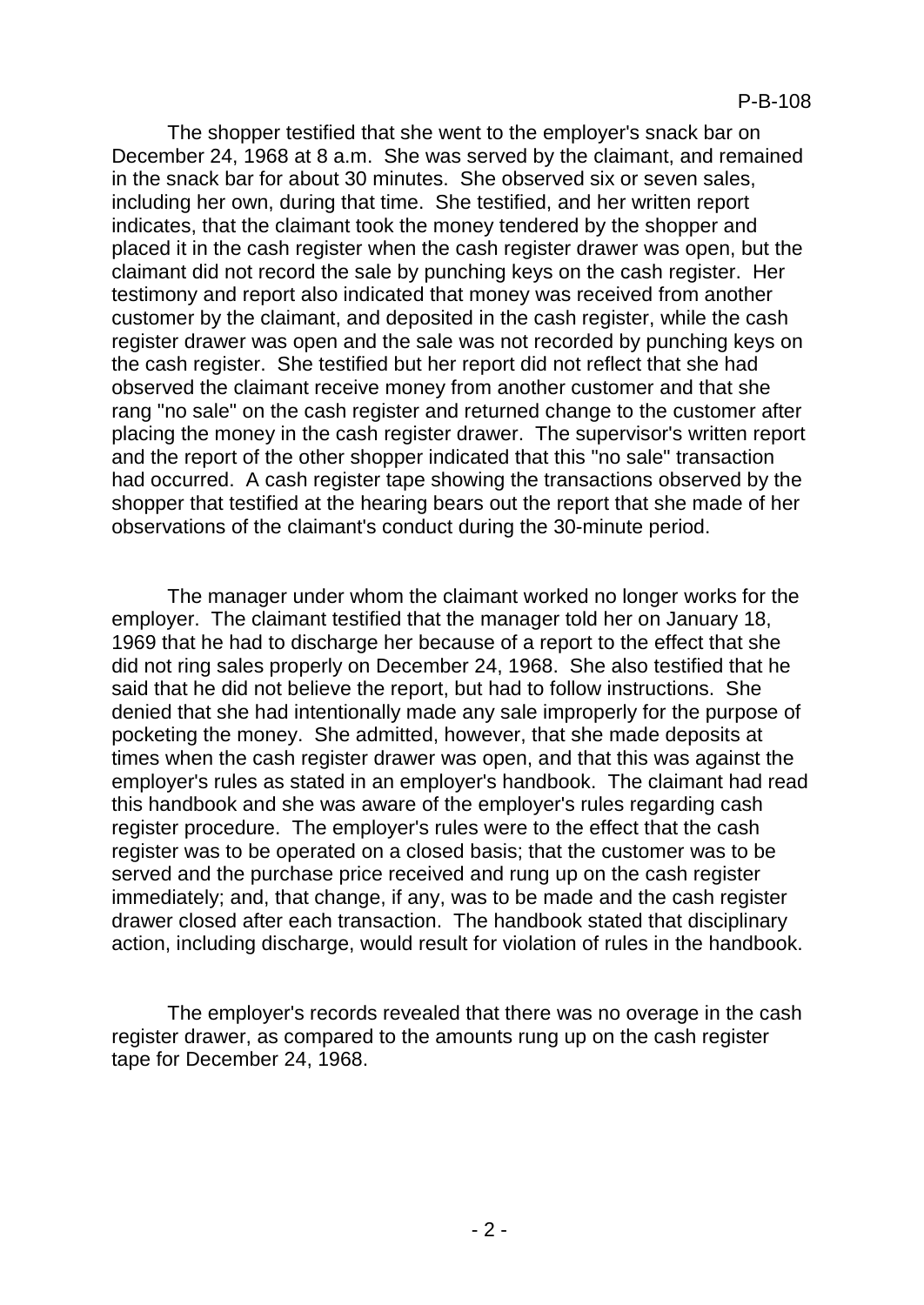The claimant was discharged because of the shoppers' reports made for December 24, 1968. The claimant had received no prior warnings for her conduct regarding the operation of a cash register or for other matters.

# REASONS FOR DECISION

Section 1256 of the Unemployment Insurance Code provides that an individual is disqualified for benefits, and sections 1030 and 1032 of the code provide that the employer's reserve account may be relieved of benefit charges, if the claimant has been discharged for misconduct connected with his most recent work.

In Maywood Glass Company v. Stewart (1959), 170 Cal. App. 2d 719, 339 Pac. 2d 947, the court held that the term "misconduct," as it appears in section 1256 of the code, is limited to conduct which shows wilful or wanton disregard of the employer's interest, such as deliberate violations or deliberate disregard of the standards of behavior which the employer has a right to expect of his employee, or carelessness or negligence of such degree or recurrence as to show wrongful intent or evil design, or intentional and substantial disregard of the employer's interest or of the employee's duties and obligations to his employer. On the other hand, mere inefficiency, unsatisfactory conduct, poor performance because of inability or incapacity, isolated instances of ordinary negligence or inadvertence, or good faith errors in judgment or discretion are not "misconduct." The court further held that the employer has the burden of establishing "misconduct."

Our research has led us to a line of Pennsylvania court decisions with which we agree.

In Sabatelli v. Board of Review (1950), 168 Pa. Super, 81, 76 A. 2d 654, the claimant was a bus driver. The employer had certain rules regarding the proper collection of fares. The claimant was trained for his job from January through April 1944. During that period of time the claimant had been warned about his failure to properly collect fares. The claimant received no further warnings. He knew the rules relative to the proper collection of fares. Between September 14, 1948 and November 20, 1948 the claimant was checked independently by eight inspectors, all of whom reported improper fare collections on 24 different occasions. No contention was made that the claimant was trying to defraud the employer. As a result of these reports, the claimant was discharged on November 23, 1948. The claimant contended that since he was not charged with attempting to defraud the employer, a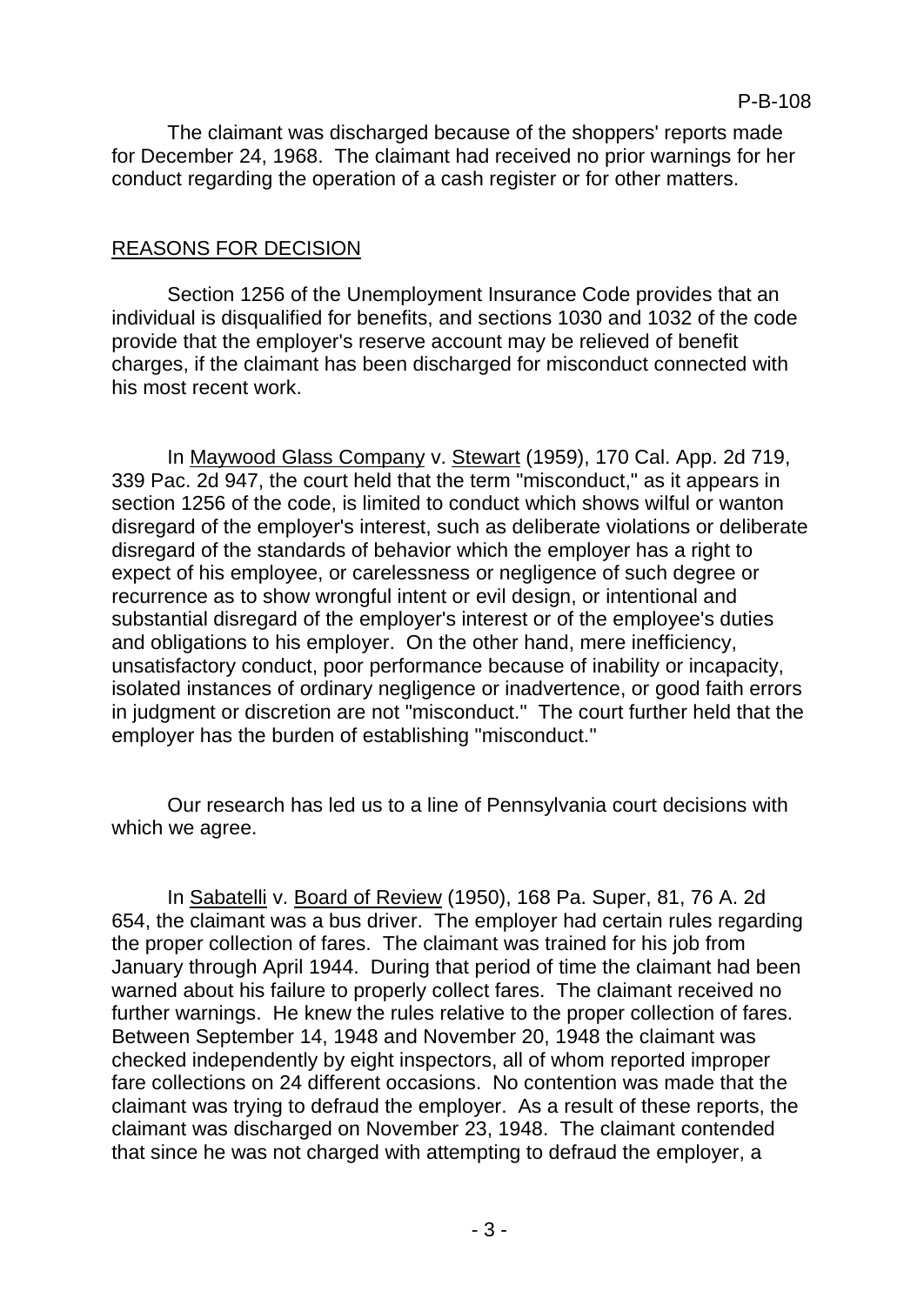finding of "misconduct" could not be sustained because the claimant's actions could not be deemed to be "wilful." The court did not agree and concluded that the improper collection of fares was not merely inadvertent; that the claimant was not a novice, but a veteran bus operator; that he knew the employer's rules about the proper collection of fares; that he demonstrated over a long period of time that he had the ability to perform the work properly; and, that viewed under these circumstances, the claimant's conduct was "wilful," and therefore his discharge was for "misconduct."

The Sabatelli case was followed in Coschi v. Unemployment Compensation Board of Review (1958), 186 Pa. Super. 154, 141 A. 2d 416, involving the discharge of a trolley car operator for failure to follow the employer's rules concerning the collection of fares on nine different occasions between December 26, 1956 and April 7, 1957.

In Benefit Decision No. 5913 the claimant was a checker in a grocery store and was familiar with the rules regarding the recording of sales. She was discharged for failing to follow proper procedure regarding the ringing up of sales. The claimant had not been warned about such conduct in the past. This board held that the discharge was for "misconduct."

In Benefit Decision No. 6091 the claimant was a linen supply route driver. In that case the claimant was discharged because he failed to report the return of a number of towels from one customer and the sale of these towels to another customer. This board held that this one instance of a failure to account for merchandise and money formed the basis for a finding of "misconduct."

In our opinion an employer has a fundamental right to establish reasonable rules for the handling of cash and other forms of remuneration received by employees on behalf of the employer as a result of sales or the performance of services. An experienced employee who knows such rules or who should know such rules, and fails to follow them, and is discharged for failure to follow them, is discharged for "misconduct." However, failure to follow such rules must be established by admissible, competent, relevant and material evidence. Finally, such a discharge is for "misconduct" even though the employee has received no prior warnings regarding such conduct, and conceivably in a proper case only one incident might be involved, and no showing need be made that the employee intended to profit from such conduct.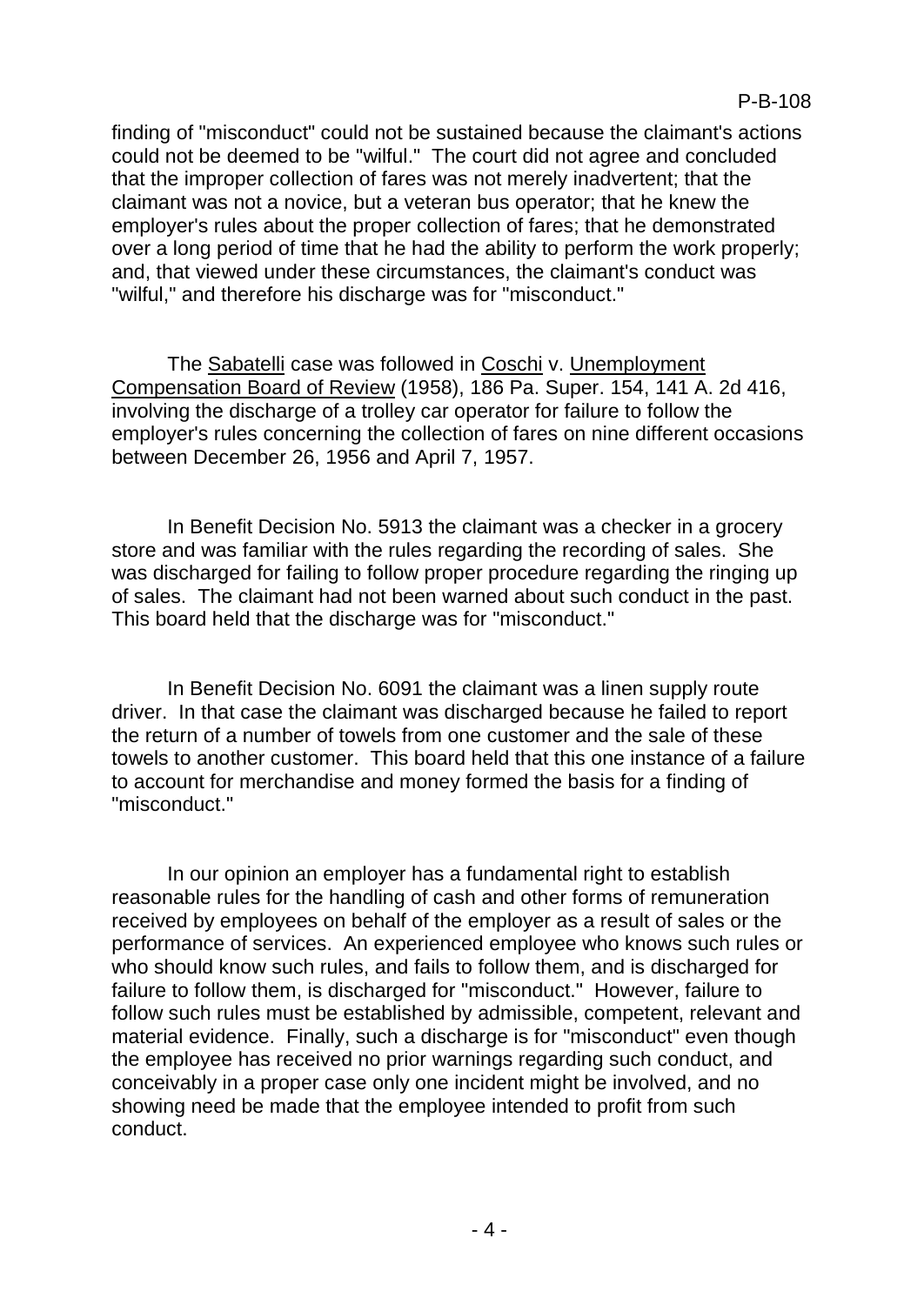Turning our attention now to the facts in the instant case, the record shows that the claimant was an experienced snack bar attendant. She was aware of the employer's rules for the handling of cash and violated them on at least three occasions. The rules were reasonable. The violations were established by an eyewitness to the events. The claimant was discharged because of this conduct. Such a discharge is for "misconduct" even though there had been no prior warnings regarding such conduct and there was no showing that the claimant intended to steal from or defraud the employer.

Insofar as the language used in Benefit Decision No. 6653 may be construed to hold that an employee must be warned of violations of the company rule in regard to the acceptance and recording of the employer's income before misconduct can be established, it is disaffirmed.

### DECISION

The decision of the referee is reversed. The claimant was discharged for "misconduct" connected with her most recent work under section 1256 of the code. The employer's reserve account is relieved of benefit charges under section 1032 of the code.

Sacramento, California, April 22, 1971.

# CALIFORNIA UNEMPLOYMENT INSURANCE APPEALS BOARD

### ROBERT W. SIGG, Chairman

### CLAUDE MINARD

# JOHN B. WEISS

DISSENTING - Written Opinion Attached

# LOWELL NELSON

# DON BLEWETT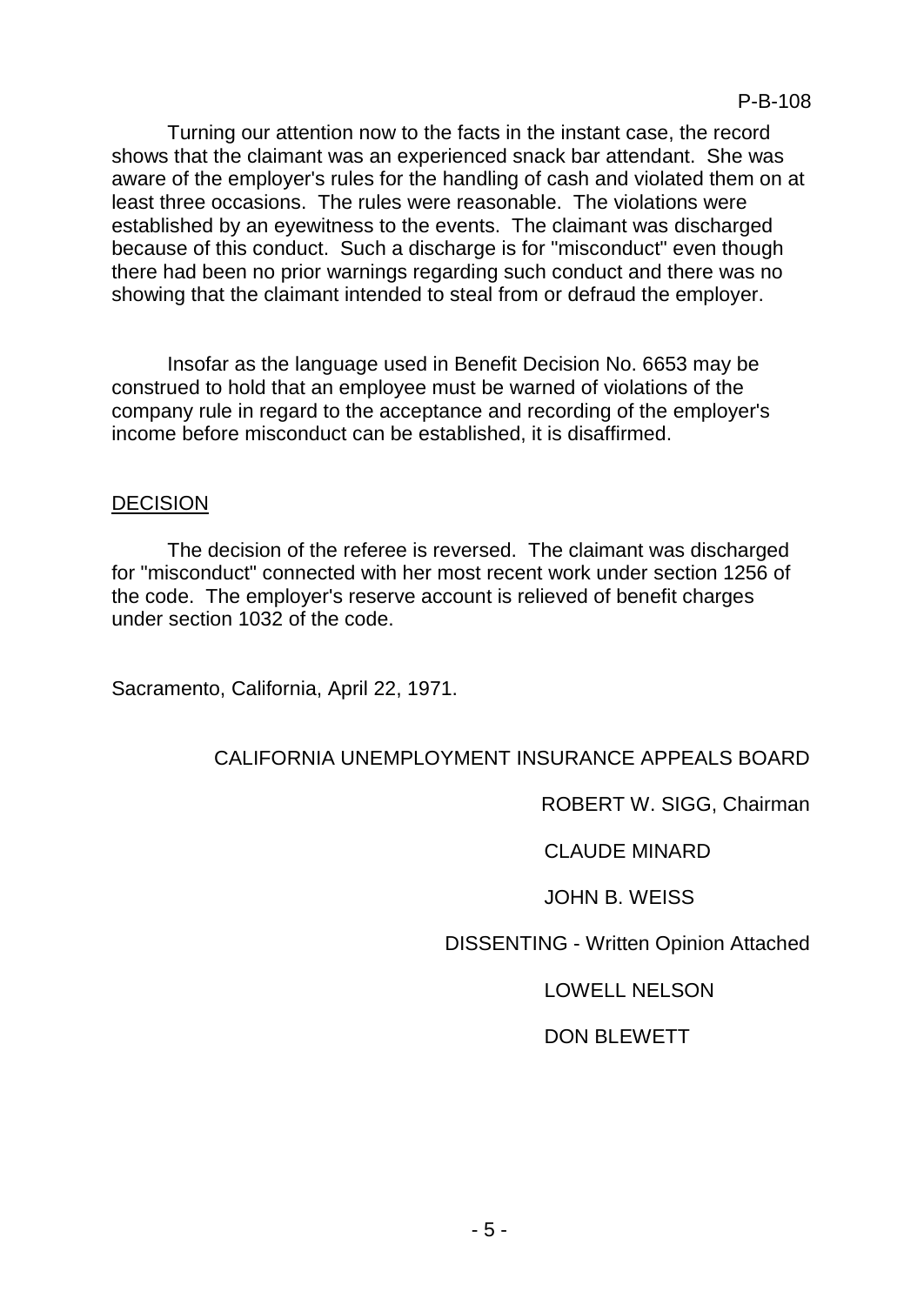### DISSENTING OPINION

The majority in its opinion has cited the Maywood Glass Company case and has accurately paraphrased the definition of misconduct set down by the court in that case. However, to fully appreciate the implications of that definition, a brief review of the facts which were before the court will be helpful.

The claimant had been employed by Maywood for approximately five years as a selector and packer of glass products. She was discharged because she had packed a large amount of defective glassware. When she filed her claim for benefits she was interviewed by a representative of the Department and during this interview stated that although she packed defective glassware she knew better because of her experience and because she had been warned previously about packing defective products. The claimant was disqualified by the Department and on appeal to the referee testified under oath that she had never been warned as to the manner in which she accomplished her work. The court resolved this apparent conflict by stating:

". . . even if the claimant had been warned, the evidence does not compel a finding that she was guilty of 'misconduct' within the meaning of the statute. Although Mrs. Witt admitted packing defective bottles, she denied that she had intentionally done so . . . ."

Following this language the court stated that misconduct

". . . is limited to conduct evincing such wilful or wanton disregard of an employer's interests as is found in deliberate violations or disregard of standards of behavior which the employer has the right to expect of his employee, or in carelessness or negligence of such degree or recurrence as to manifest equal culpability, wrongful intent or evil design, or to show an intentional and substantial disregard of the employer's interests or of the employee's duties and obligations to his employer. . . ."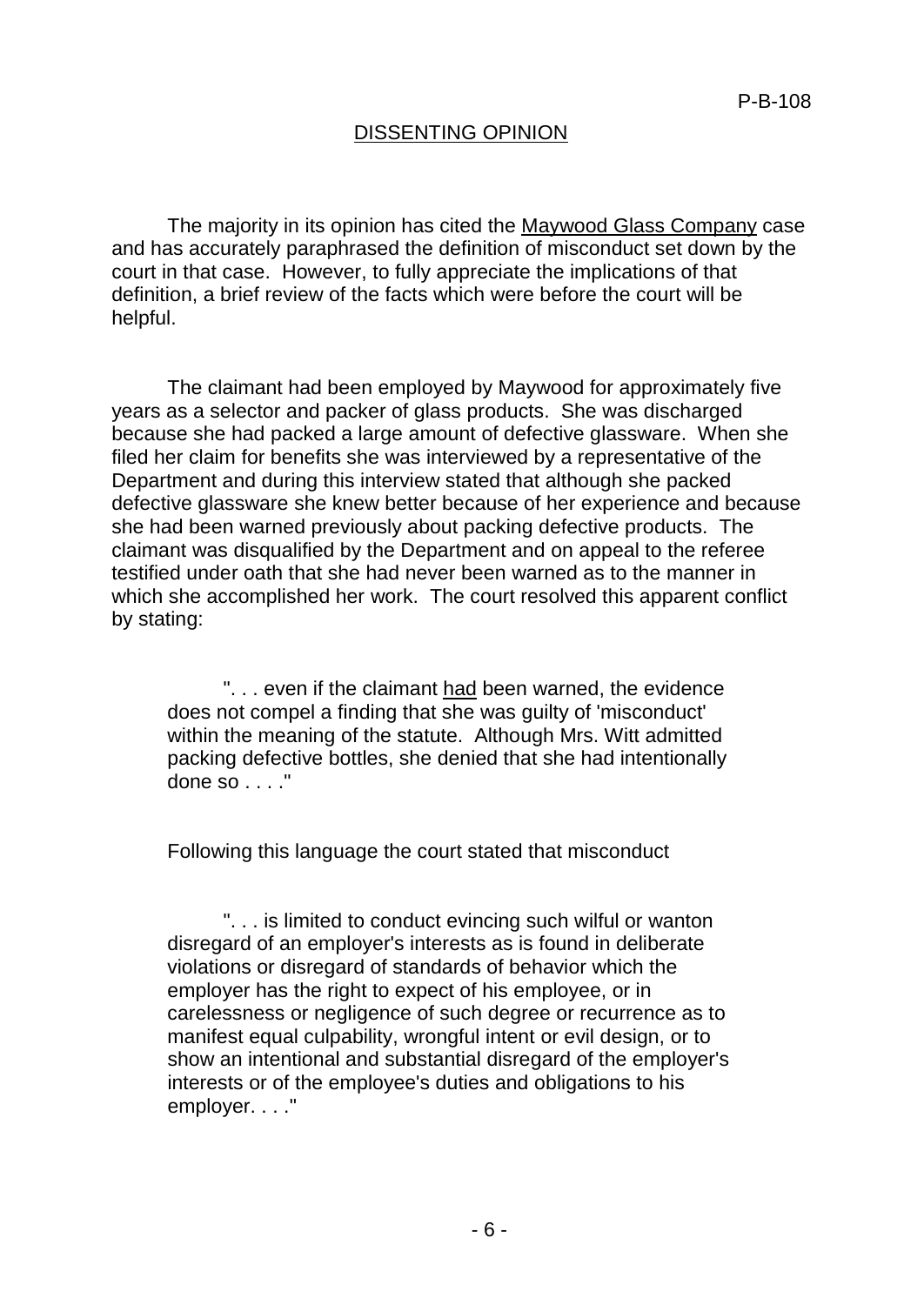The court also stated that "The employer has the burden of establishing 'misconduct' to protect its reserve fund."

In the present case the majority stated:

". . . An experienced employee who knows such rules or who should know such rules, and fails to follow them, and is discharged for failure to follow them, is discharged for 'misconduct.' However, failure to follow such rules must be established by admissible, competent, relevant and material evidence. Finally, such a discharge is for 'misconduct' even though the employee has received no prior warnings regarding such conduct, and conceivably in a proper case only one incident might be involved . . . ."

By this statement they have overruled the Maywood Glass case because under Maywood it is not only necessary to show that a rule has been violated, it must be shown that the violation was intentional, wilful, deliberate and wanton. This is serious action on the part of the majority because under section 409 of the code, those decisions designated as "precedent" are binding not only upon our referees but on the Director of the Department of Human Resources Development. Thus, these individuals are placed in the peculiar position of not knowing which decisions rendered by the courts to apply in matters which come before them.

It is interesting that the majority found it necessary to indulge in widespread research of decisions issued by other jurisdictions in order to find ones with which they agree. But it is unfortunate that they could find only the two cases cited by them because even a casual reading of those cases shows that they do not support the conclusion that the claimant in the present case was discharged for misconduct nor do the cases support the following dicta of the majority:

". . . Finally, such a discharge is for 'misconduct' even though the employee has received no prior warnings regarding such conduct, and conceivably in a proper case only one incident might be involved. . . ."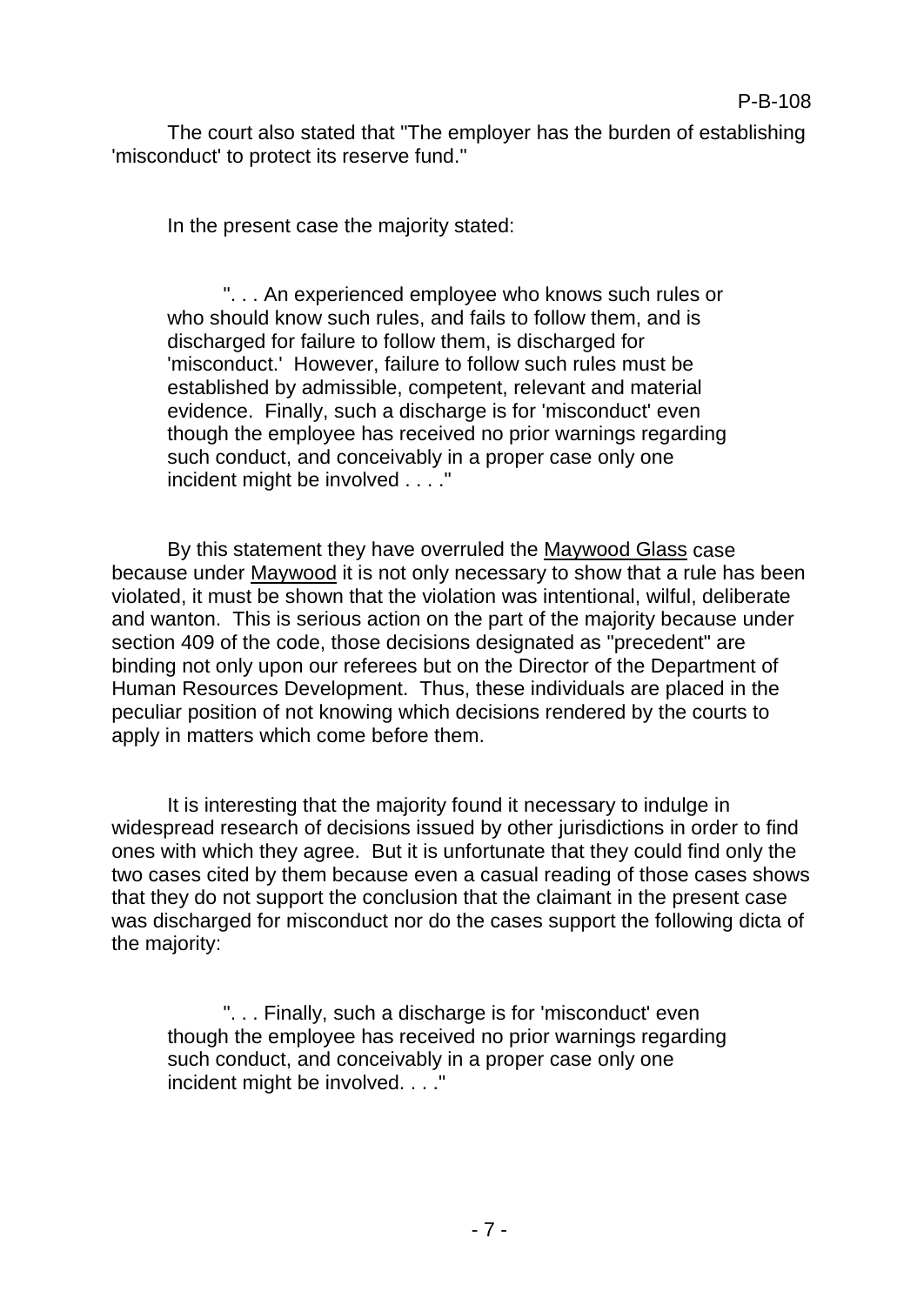In Sabatelli the claimant had been observed by eight different "spotters" violating the rules of the employer on no less than 24 different occasions. In Coschi the claimant had been observed failing to follow the employer's rules on nine different occasions.

It is noteworthy that in the Sabatelli case the claimant admitted his violations but attempted to excuse his derelictions of duty by explaining that on one day on which he was observed violating the rules he was under considerable nervous strain because his mother-in-law was suddenly taken seriously ill by a heart attack and a football game created an extraordinary rush of bus patrons. There the court quoted with approval the finding of the Board of Review wherein the board stated:

"We appreciate that under such circumstances the claimant would be under some strain and if the neglects had occurred only on that day, we would be inclined to the view that there was no willful misconduct. However, the record discloses that during the last two or three months of his employment there were numerous failures to register fares. The company does not contend and the record does not indicate that the claimant was trying to defraud the company. The claimant's course of conduct, however, indicates such a careless disregard of the company's rules and its welfare that we must conclude that his action constitutes willful misconduct within the meaning of Section 402(e) of the law."

In the instant case the claimant was observed on one day violating the employer's rules as they related to accepting and registering money received for sales made. This observation was not made by the claimant's supervisor or by a fellow employee, but rather made by an individual employed by a service retained by the employer for the sole purpose of ascertaining and reporting if employer rules were being violated. While the claimant did not outright deny the report, she did testify that she did not remember violating the rule as reported by the "shopper."

In Sabatelli the claimant contended that his failure to follow the employer's rules was not "wilful." The court commented that "wilfulness exists where the injury to the employer . . . is so 'recklessly disregardful' that, even though there be no actual intent, there is at least a willingness to inflict harm, a conscious indifference to the perpetration of the wrong. In such case a constructive intention is imputable to him." Thus the court indicated that since